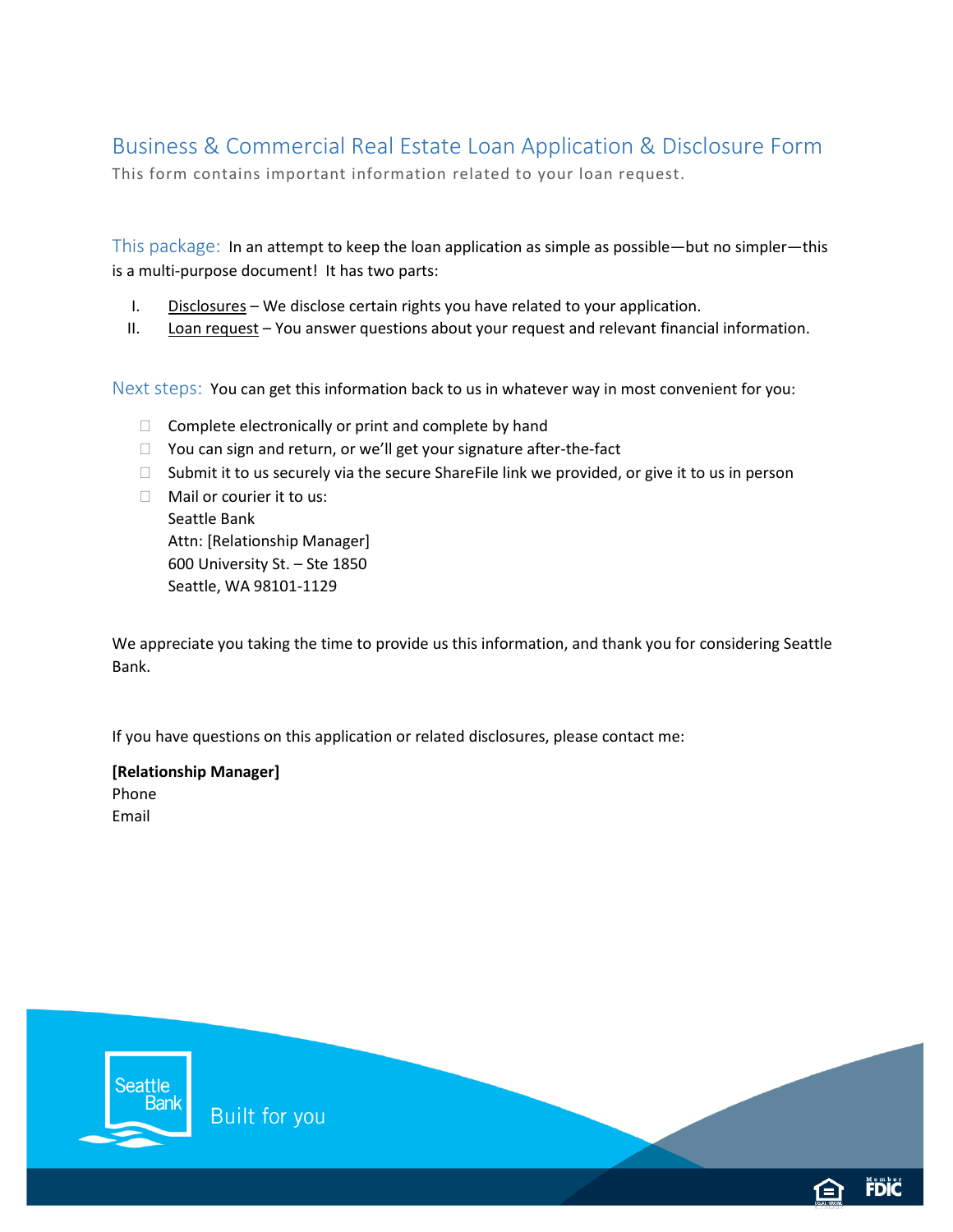### Part I: Notices & Disclosures

Commitments: Oral agreements or oral commitments to loan money, extend credit or to forbear from enforcing payment of a debt are not enforceable under Washington to law (RCW 19.36). Seattle Bank's agreement to lend money is contingent on the Bank's final underwriting approval and proper documentation.

Equal Credit Opportunity Act Notice: The federal Equal Credit Opportunity Act (ECOA) prohibits creditors from discriminating against credit applicants on the basis of race, color, religion, national origin, sex, marital status, age (provided the applicant has the capacity to enter into a binding contract); because all or part of the applicant's income derives from any public assistance program; or because the applicant has in good faith exercised any right under the Consumer Credit Protection Act. The federal agency that administers compliance with this law concerning this creditor is; Division of Consumer Affairs, Federal Deposit Insurance Corporation, Washington, DC 24029-9990.

Right to Request Specific Reasons for Credit Denial. If your application for business credit is denied, you have the right to a written statement of the specific reasons for the denial. To obtain the statement, please contact Seattle Bank at 600 University St., Suite 1850, Seattle, WA 98101, or (206) 281-1500 within 60 days from the date you are notified of our decision. We will send you a written statement of reasons for the denial within 30 days of receiving your request for the statement.

Notice for Incomplete Applications. If you have submitted an application for business or commercial credit, and we notify you that additional items are needed before we can fully evaluate your request, please submit the information within 90 days from the date of our request. If we do not receive all of the information we requested by that time, we will regrettably not be able to give further consideration to your request. However, we welcome you to submit a new application at any time and we will give it our full consideration.

Spousal Signatures: Applicants may apply for credit in their name alone, regardless of applicant's marital status. Submission of a joint financial statement does not constitute an application for joint credit. A bank may request a cosigner, guarantor or similar party to support a credit request. However, an applicant's spouse cannot be required to guarantee the obligation of the applicant. The bank may require the applicant's spouse or other person to sign only on instrument(s) necessary, or reasonably believed by the creditor to be necessary, under the law of the state in which the property is located, to enable the creditor to reach the property being relied upon in the event of the death or default of the applicant.

For Loans Secured by a  $1<sup>st</sup>$  Lien on a Dwelling: We may order an appraisal to determine the property's value and charge you for this appraisal. We will promptly give you a copy of any appraisal, even if your loan does not close. You can pay for an additional appraisal for your own use at your own cost. In your letter, please give us your name and your mailing address. The term "dwelling includes, but is not limited to, an individual condominium or cooperative unit, and a mobile or other manufactured home.

USA PATRIOT Act Notice: To help the government fight the funding of terrorism and money laundering activities, federal law requires all financial institutions to obtain, verify, and record information that identifies each person who opens an account; an account includes deposit, transaction, or credit accounts.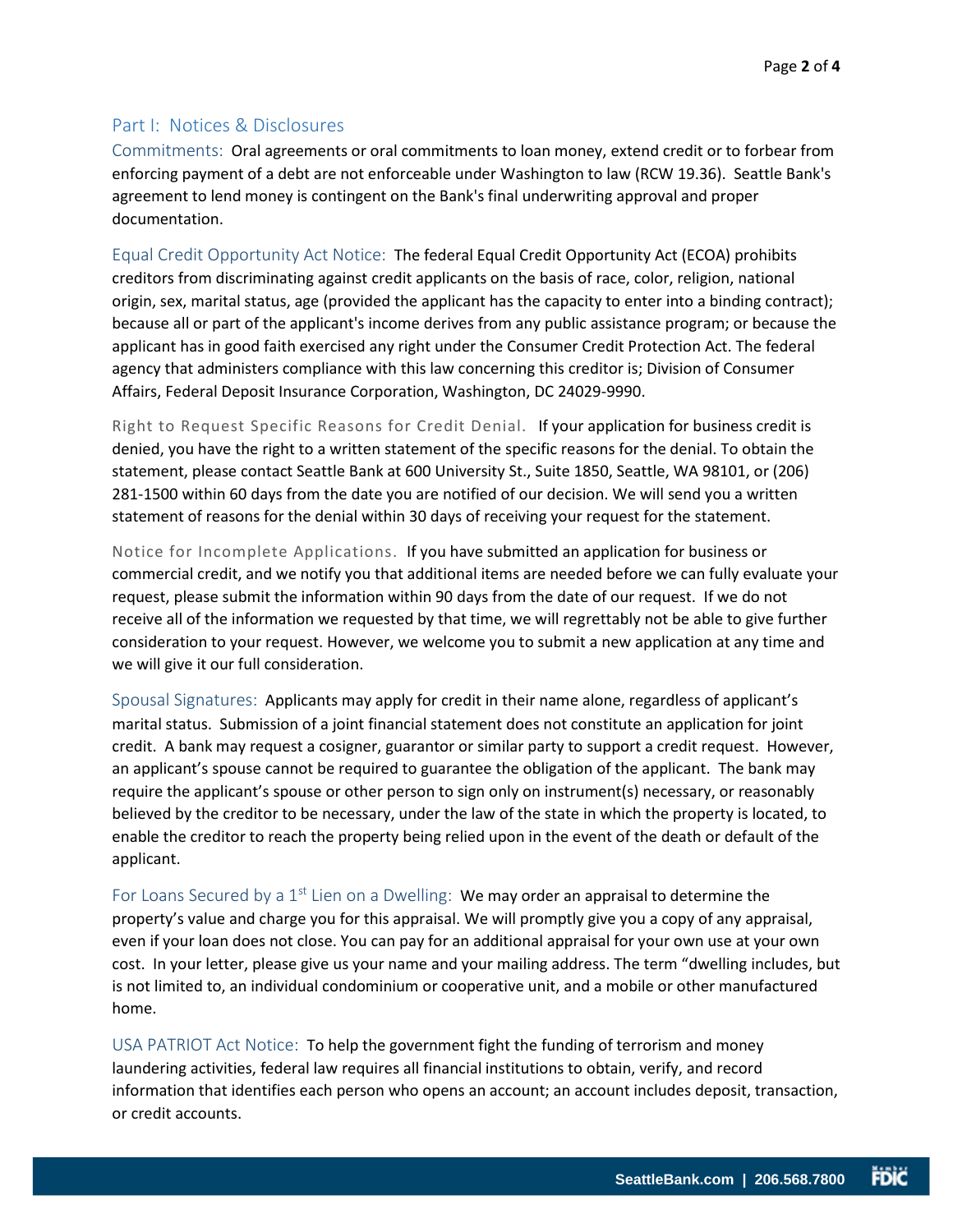## Part II: Business & Commercial Real Estate Loan Application

| Section 1: Business Information                                                                                                                                                                                                                                                                                                                                                                                                                  |                      |                        |                                |                                  |                                                                         |                                                                                                                                                     |                               |                    |                                       |  |
|--------------------------------------------------------------------------------------------------------------------------------------------------------------------------------------------------------------------------------------------------------------------------------------------------------------------------------------------------------------------------------------------------------------------------------------------------|----------------------|------------------------|--------------------------------|----------------------------------|-------------------------------------------------------------------------|-----------------------------------------------------------------------------------------------------------------------------------------------------|-------------------------------|--------------------|---------------------------------------|--|
| Legal Name of Business:                                                                                                                                                                                                                                                                                                                                                                                                                          |                      |                        |                                | DBA Name (if applicable):        |                                                                         |                                                                                                                                                     |                               | Federal Tax ID No. |                                       |  |
| <b>Business Contact Name:</b>                                                                                                                                                                                                                                                                                                                                                                                                                    |                      | Title (if applicable): |                                | Phone No.                        |                                                                         |                                                                                                                                                     |                               |                    |                                       |  |
| Legal Status of Business Ownership:<br>Gross Annual<br>General Partnership<br>$\Box$ Sole Proprietorship<br>Revenues of most<br>□ Limited Liability Corporation<br>□ Limited Partnership<br>recent Fiscal Year:                                                                                                                                                                                                                                  |                      |                        |                                |                                  | Was the most recent year<br>profitable?                                 |                                                                                                                                                     | Date Business was established |                    |                                       |  |
| \$<br>$\Box$ Other:<br>$\Box$ Corporation                                                                                                                                                                                                                                                                                                                                                                                                        |                      |                        |                                |                                  |                                                                         | $\Box$ Yes                                                                                                                                          | $\square$ No                  | Mo                 | Yr                                    |  |
| Describe type of Business: (e.g. construction contractor, shoe manufacturer, etc.)                                                                                                                                                                                                                                                                                                                                                               |                      |                        |                                |                                  |                                                                         | Number of Employees:                                                                                                                                |                               | Mo                 | Under Current Management since:<br>Yr |  |
| Construction<br>Agriculture, Forestry and Fishing<br>Transportation<br>Industry Type: □ Manufacturing<br>$\Box$ Real Estate<br>$\Box$ Mining<br>$\Box$ Retail Trade<br>Finance, Insurance<br>$\Box$ Service<br>$\Box$ Other<br>$\Box$ Wholesale Trade                                                                                                                                                                                            |                      |                        |                                |                                  |                                                                         |                                                                                                                                                     |                               |                    |                                       |  |
| <b>Business Street Address: (Required)</b><br>St.<br>City:<br>Zip:                                                                                                                                                                                                                                                                                                                                                                               |                      |                        |                                |                                  |                                                                         |                                                                                                                                                     |                               |                    |                                       |  |
| Mailing Address: (if different                                                                                                                                                                                                                                                                                                                                                                                                                   |                      |                        |                                |                                  |                                                                         | City:                                                                                                                                               |                               | St.                | Zip:                                  |  |
| <b>Business Phone:</b>                                                                                                                                                                                                                                                                                                                                                                                                                           |                      | <b>Business Fax:</b>   |                                |                                  | E-Mail Address                                                          |                                                                                                                                                     |                               | Mo                 | <b>Customer Since</b><br>Yr           |  |
|                                                                                                                                                                                                                                                                                                                                                                                                                                                  |                      |                        |                                |                                  |                                                                         | Section 2: Related Business Information                                                                                                             |                               |                    |                                       |  |
| Does the Business Applicant Or any Guarantor Own More Than 20% Interest In Any Other Company?<br>$\Box$ No<br>$\Box$ Yes<br>Name of Company (ies):                                                                                                                                                                                                                                                                                               |                      |                        |                                |                                  |                                                                         |                                                                                                                                                     |                               |                    |                                       |  |
| Are Any Taxes Currently Past Due By The Business Applicant Or Guarantor?<br>$\Box$ No<br>$\sqcap$ Yes<br>Type of Tax:<br>Amount:                                                                                                                                                                                                                                                                                                                 |                      |                        |                                |                                  |                                                                         |                                                                                                                                                     |                               |                    |                                       |  |
| Business Applicant Or Any Guarantor Ever Been Involved In Bankruptcy, Insolvency Proceedings, Or Any Lawsuits?<br>$\Box$ Yes<br>$\Box$ No                                                                                                                                                                                                                                                                                                        |                      |                        |                                |                                  |                                                                         |                                                                                                                                                     |                               |                    |                                       |  |
| Explain:<br>□ Individual Credit: Relying solely on borrower or guarantor financial<br>Borrowing Intent: Borrowing intent should be evidenced when an individual is                                                                                                                                                                                                                                                                               |                      |                        |                                |                                  |                                                                         |                                                                                                                                                     |                               |                    |                                       |  |
| applying with the applicant for shared or joint credit (e.g. individual is co-<br>borrower with a business or two individuals are borrowing together). This<br>intent is not completed for guarantors.                                                                                                                                                                                                                                           |                      |                        |                                |                                  |                                                                         | capacity.<br>Joint Credit: We intend to apply for joint credit, with reliance on financial<br>capacity of co-borrower. (Initials) ________ ________ |                               |                    |                                       |  |
| Section 3: Personal Information                                                                                                                                                                                                                                                                                                                                                                                                                  |                      |                        |                                |                                  |                                                                         |                                                                                                                                                     |                               |                    |                                       |  |
| Please provide the following information on each owner, partner or member owning 20% or more interest in Business Applicant. If needed, attach and<br>complete this section and the Authorization/Signatures/Personal Guarantees section and attach for additional guarantor(s). Alimony, child support or<br>separate maintenance income need not be included if you do not wish to have it considered as a basis for repaying this obligation. |                      |                        |                                |                                  |                                                                         |                                                                                                                                                     |                               |                    |                                       |  |
| Check if you are a: □ Sole Proprietorship □ Guarantor<br>Check if you are a: $\Box$ Guarantor                                                                                                                                                                                                                                                                                                                                                    |                      |                        |                                |                                  |                                                                         |                                                                                                                                                     |                               |                    |                                       |  |
| % of Ownership                                                                                                                                                                                                                                                                                                                                                                                                                                   |                      |                        | % of Ownership                 |                                  |                                                                         |                                                                                                                                                     |                               |                    |                                       |  |
| Owner Name: First<br>Middle Initial<br>Owner Name: First<br>Middle Initial<br>Last<br>Last                                                                                                                                                                                                                                                                                                                                                       |                      |                        |                                |                                  |                                                                         |                                                                                                                                                     |                               |                    |                                       |  |
| Social Security Number: (Required)<br>\$                                                                                                                                                                                                                                                                                                                                                                                                         |                      |                        | Monthly Rent/Mortgage Payment: |                                  | Social Security Number: (Required)                                      |                                                                                                                                                     |                               | \$                 | Monthly Rent/Mortgage Payment:        |  |
| <b>Residence Street Address:</b><br>City:                                                                                                                                                                                                                                                                                                                                                                                                        |                      |                        | State:                         | <b>Residence Street Address:</b> |                                                                         |                                                                                                                                                     | City:<br>State:               |                    |                                       |  |
| Zip Code:                                                                                                                                                                                                                                                                                                                                                                                                                                        | Home Phone:          |                        | Annual Income:<br>\$           |                                  | Zip Code:                                                               |                                                                                                                                                     | Home Phone:                   |                    | Annual Income:<br>\$                  |  |
| Other Income: Annual \$                                                                                                                                                                                                                                                                                                                                                                                                                          |                      |                        |                                |                                  | Other Income: Annual \$                                                 |                                                                                                                                                     |                               |                    |                                       |  |
| Source of Income:<br>Information on your residence, do you? Rent<br>Own                                                                                                                                                                                                                                                                                                                                                                          |                      |                        |                                |                                  | Source of Income:<br>Information on your residence, do you? Rent<br>Own |                                                                                                                                                     |                               |                    |                                       |  |
| Other<br>$\blacksquare$<br>Personal Accounts:                                                                                                                                                                                                                                                                                                                                                                                                    | Name of Institution: |                        |                                |                                  | Other<br>Personal Accounts:                                             |                                                                                                                                                     | Name of Institution:          |                    | Average Balance:                      |  |
| Checking                                                                                                                                                                                                                                                                                                                                                                                                                                         |                      |                        | Average Balance:               |                                  | Checking                                                                |                                                                                                                                                     |                               |                    |                                       |  |
| Savings                                                                                                                                                                                                                                                                                                                                                                                                                                          |                      |                        |                                |                                  | Savings                                                                 |                                                                                                                                                     |                               |                    |                                       |  |
| Complete only if Business Applicant is a sole proprietorship who resides in the state of Washington. Check one of the following:<br>Unmarried (includes single divorced, or widowed)<br>Married<br>$\Box$ Separated<br>$\Box$                                                                                                                                                                                                                    |                      |                        |                                |                                  |                                                                         |                                                                                                                                                     |                               |                    |                                       |  |
| Section 4: Automatic Payment and Overdraft Protection                                                                                                                                                                                                                                                                                                                                                                                            |                      |                        |                                |                                  |                                                                         |                                                                                                                                                     |                               |                    |                                       |  |
| □ I request and authorize Seattle Bank to deduct my Line of Credit payments each month from the above Seattle Bank business checking account on<br>day of each month.<br>the                                                                                                                                                                                                                                                                     |                      |                        |                                |                                  |                                                                         |                                                                                                                                                     |                               |                    |                                       |  |
|                                                                                                                                                                                                                                                                                                                                                                                                                                                  |                      |                        |                                |                                  |                                                                         |                                                                                                                                                     |                               |                    |                                       |  |
| □ I request and authorize Seattle Bank to deduct my Line of Credit payments each month from my non-Seattle Bank business checking account number<br>day of each month. (Please include a voided check or savings deposit slip with your application.)<br>on the                                                                                                                                                                                  |                      |                        |                                |                                  |                                                                         |                                                                                                                                                     |                               |                    |                                       |  |